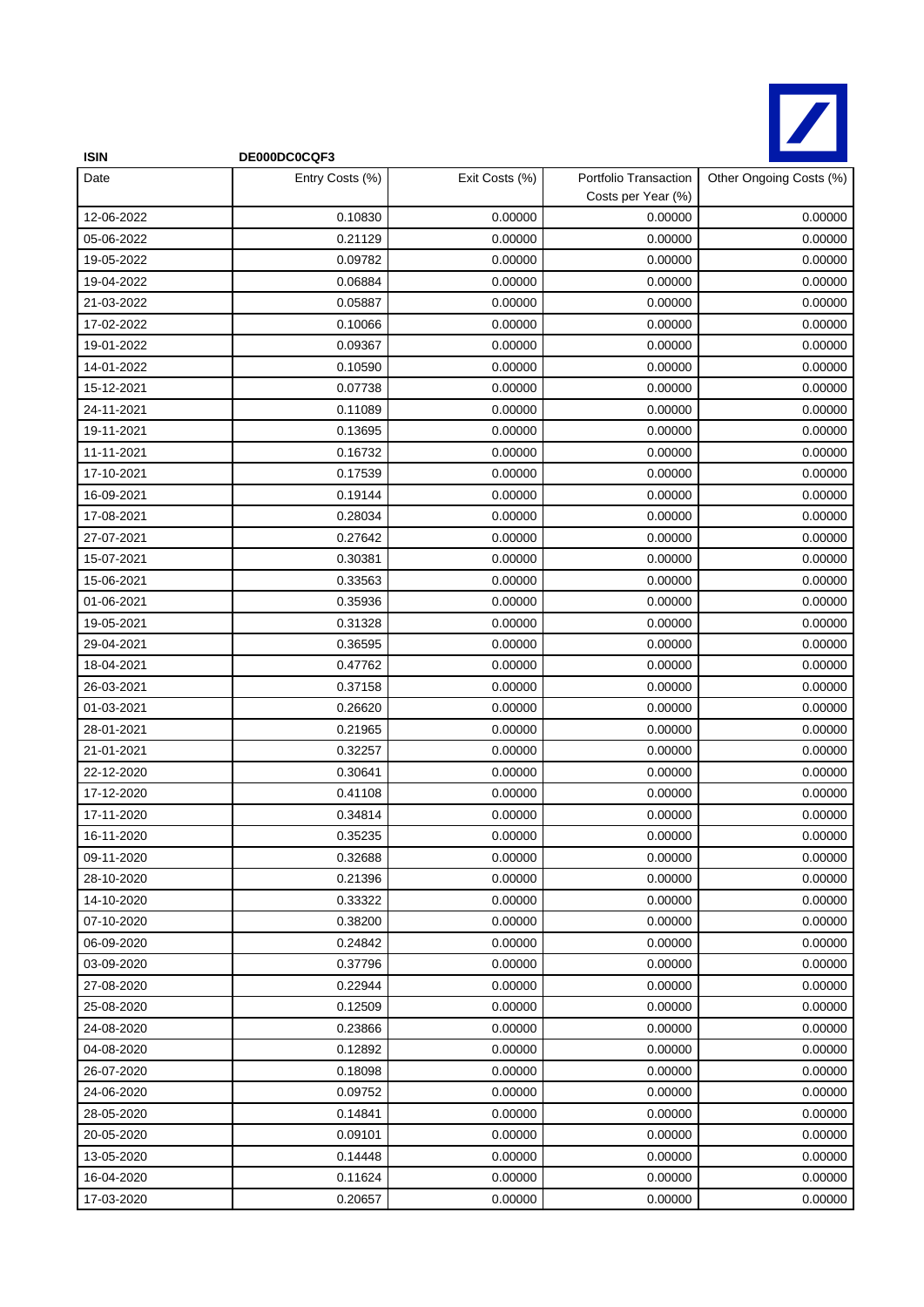| 16-03-2020 | 0.15197 | 0.00000 | 0.00000 | 0.00000 |
|------------|---------|---------|---------|---------|
| 15-03-2020 | 0.27255 | 0.00000 | 0.00000 | 0.00000 |
| 14-03-2020 | 0.27450 | 0.00000 | 0.00000 | 0.00000 |
| 13-03-2020 | 0.27450 | 0.00000 | 0.00000 | 0.00000 |
| 12-03-2020 | 0.46495 | 0.00000 | 0.00000 | 0.00000 |
| 11-03-2020 | 0.29085 | 0.00000 | 0.00000 | 0.00000 |
| 10-03-2020 | 0.34580 | 0.00000 | 0.00000 | 0.00000 |
| 09-03-2020 | 0.45210 | 0.00000 | 0.00000 | 0.00000 |
| 08-03-2020 | 0.40851 | 0.00000 | 0.00000 | 0.00000 |
| 07-03-2020 | 0.41094 | 0.00000 | 0.00000 | 0.00000 |
| 06-03-2020 | 0.41094 | 0.00000 | 0.00000 | 0.00000 |
| 05-03-2020 | 0.69504 | 0.00000 | 0.00000 | 0.00000 |
| 04-03-2020 | 0.42436 | 0.00000 | 0.00000 | 0.00000 |
| 03-03-2020 | 0.54640 | 0.00000 | 0.00000 | 0.00000 |
| 02-03-2020 | 0.75419 | 0.00000 | 0.00000 | 0.00000 |
| 01-03-2020 | 0.44935 | 0.00000 | 0.00000 | 0.00000 |
| 29-02-2020 | 0.45275 | 0.00000 | 0.00000 | 0.00000 |
| 28-02-2020 | 0.45275 | 0.00000 | 0.00000 | 0.00000 |
| 27-02-2020 | 0.58857 | 0.00000 | 0.00000 | 0.00000 |
| 26-02-2020 | 0.61620 | 0.00000 | 0.00000 | 0.00000 |
| 25-02-2020 | 0.39875 | 0.00000 | 0.00000 | 0.00000 |
| 24-02-2020 | 0.48298 | 0.00000 | 0.00000 | 0.00000 |
| 23-02-2020 | 0.43662 | 0.00000 | 0.00000 | 0.00000 |
| 22-02-2020 | 0.43874 | 0.00000 | 0.00000 | 0.00000 |
| 21-02-2020 | 0.43874 | 0.00000 | 0.00000 | 0.00000 |
| 20-02-2020 | 0.37116 | 0.00000 | 0.00000 | 0.00000 |
| 19-02-2020 | 0.51926 | 0.00000 | 0.00000 | 0.00000 |
| 18-02-2020 | 0.38140 | 0.00000 | 0.00000 | 0.00000 |
| 17-02-2020 | 0.37484 | 0.00000 | 0.00000 | 0.00000 |
| 16-02-2020 | 0.53873 | 0.00000 | 0.00000 | 0.00000 |
| 15-02-2020 | 0.54126 | 0.00000 | 0.00000 | 0.00000 |
| 14-02-2020 | 0.54126 | 0.00000 | 0.00000 | 0.00000 |
| 13-02-2020 | 0.41129 | 0.00000 | 0.00000 | 0.00000 |
| 12-02-2020 | 0.42947 | 0.00000 | 0.00000 | 0.00000 |
| 11-02-2020 | 0.41442 | 0.00000 | 0.00000 | 0.00000 |
| 10-02-2020 | 0.39212 | 0.00000 | 0.00000 | 0.00000 |
| 09-02-2020 | 0.55309 | 0.00000 | 0.00000 | 0.00000 |
| 08-02-2020 | 0.55563 | 0.00000 | 0.00000 | 0.00000 |
| 07-02-2020 | 0.55563 | 0.00000 | 0.00000 | 0.00000 |
| 06-02-2020 | 0.59988 | 0.00000 | 0.00000 | 0.00000 |
| 05-02-2020 | 0.42805 | 0.00000 | 0.00000 | 0.00000 |
| 04-02-2020 | 0.41070 | 0.00000 | 0.00000 | 0.00000 |
| 03-02-2020 | 0.37893 | 0.00000 | 0.00000 | 0.00000 |
| 02-02-2020 | 0.51447 | 0.00000 | 0.00000 | 0.00000 |
| 01-02-2020 | 0.51688 | 0.00000 | 0.00000 | 0.00000 |
| 31-01-2020 | 0.51688 | 0.00000 | 0.00000 | 0.00000 |
| 30-01-2020 | 0.41139 | 0.00000 | 0.00000 | 0.00000 |
| 29-01-2020 | 0.41963 | 0.00000 | 0.00000 | 0.00000 |
| 28-01-2020 | 0.40613 | 0.00000 | 0.00000 | 0.00000 |
| 27-01-2020 | 0.54153 | 0.00000 | 0.00000 | 0.00000 |
| 26-01-2020 | 0.43138 | 0.00000 | 0.00000 | 0.00000 |
| 26-01-2020 | 0.43333 | 0.00000 | 0.00000 | 0.00000 |
| 24-01-2020 | 0.43333 | 0.00000 | 0.00000 | 0.00000 |